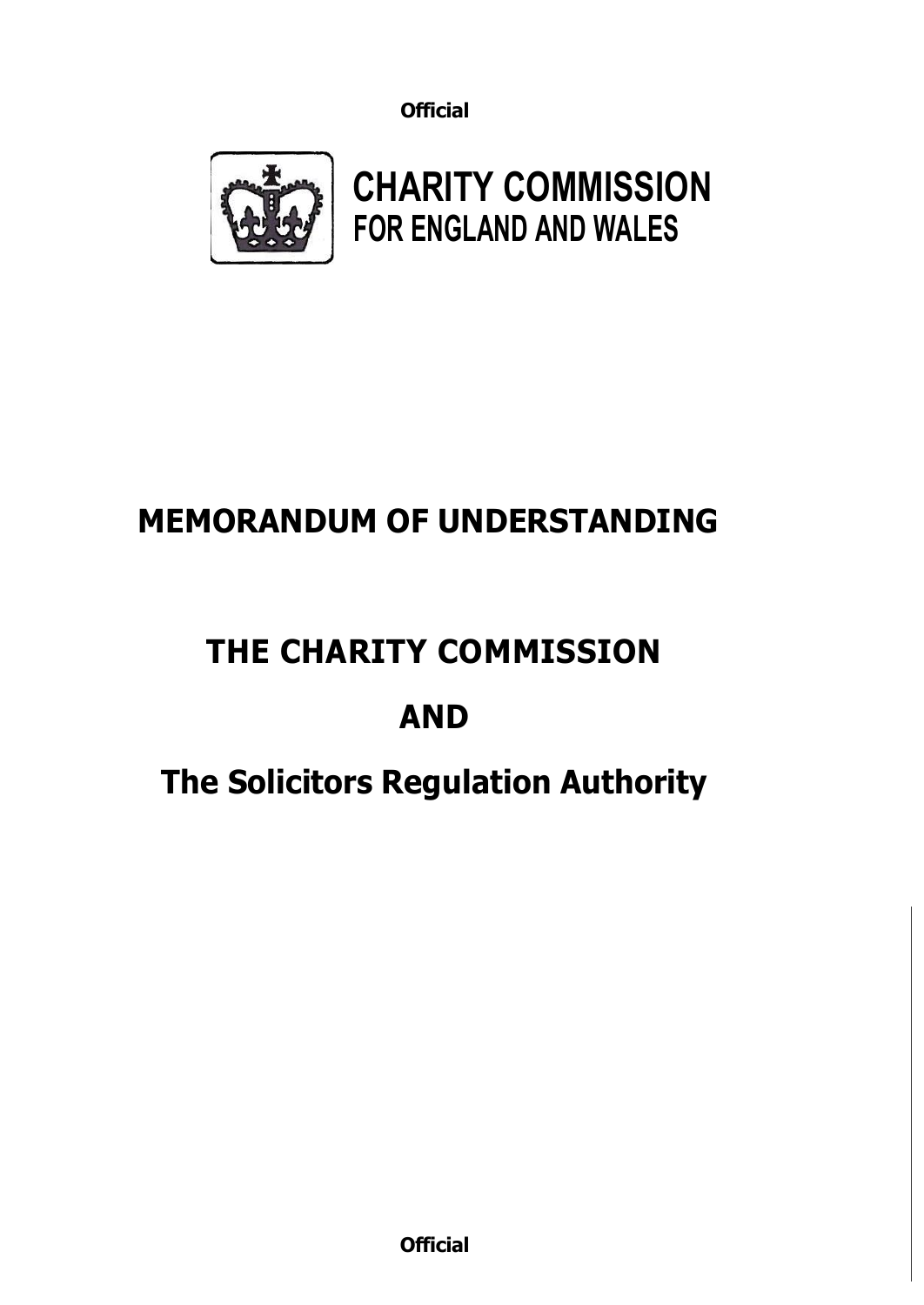#### **Contents**

- **1. Purpose of Memorandum**
- **2. The Role and Functions of the Commission**
- **3. The Role and Functions of the Solicitors Regulation Authority**
- **4. Disclosure of Information**
- 
- **5. Information Handling 6. Specific Information Exchanges**
- **7. Liaison at Strategic Level**
- **8. Liaison at Operational Level**
- **9. Other Designated Points of Contact and Assistance**
- **10. General**
- **11. Reporting and review arrangements**
- **12. Transparency**
- **13. Costs/charges**

#### <u>**Appendices**</u>

**Appendix A: Contact Details and Escalation Protocol Appendix B: Use of Charity Commission Statutory Powers Appendix C: Terminology**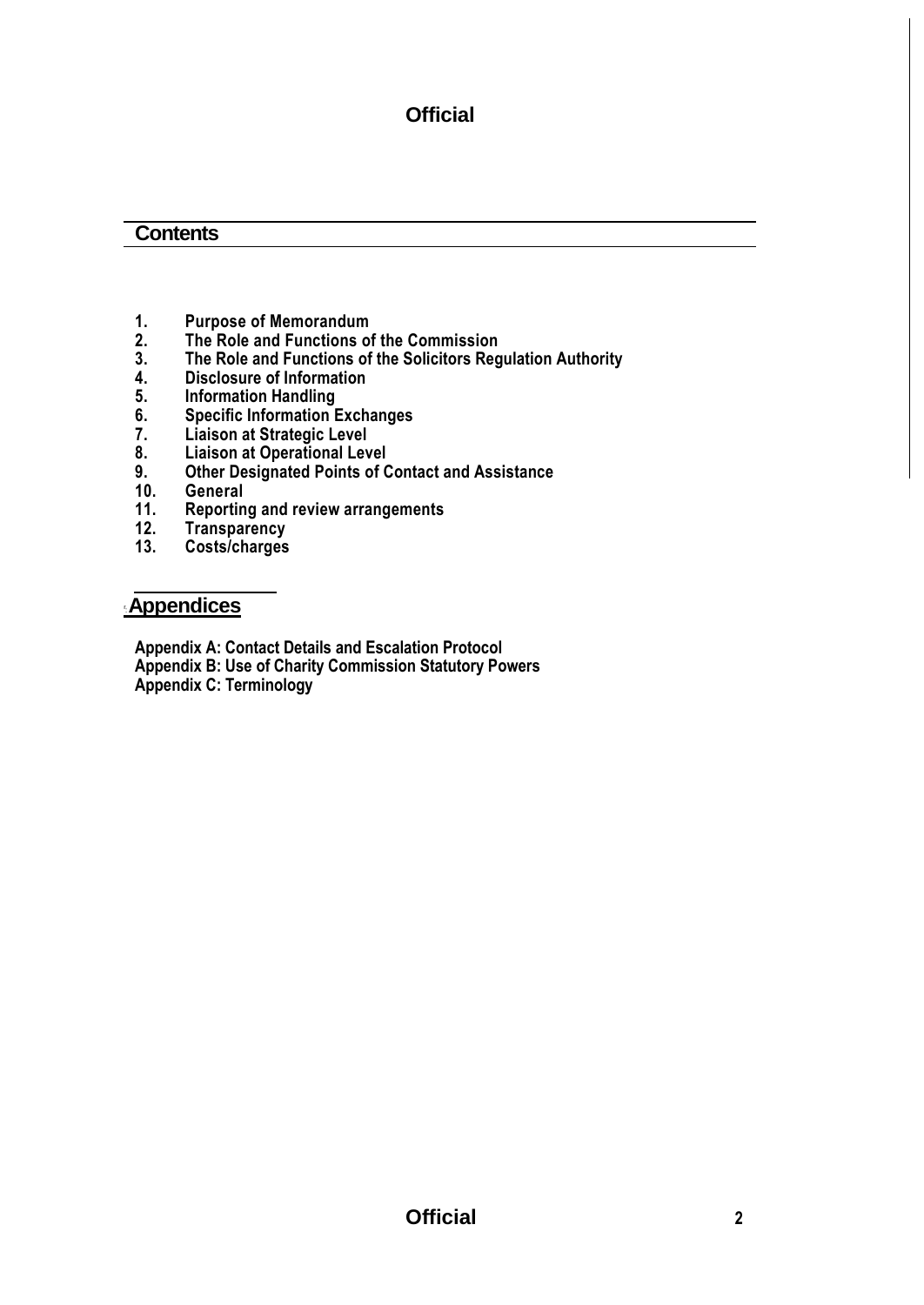#### **Section 1- Purpose of Memorandum, legal status and effect**

- 1. This Memorandum provides a framework for closer working between the Charity Commission ("the Commission') and the Solicitors Regulation Authority ("the SRA"). Both the Commission and the SRA are fully committed to the aims of the Memorandum which are to assist in their respective functions in the following ways to:
	- promote a common understanding of the Commission and the SRA's responsibilities, working procedures, legal powers and constraints;
	- promote co-operation between the Commission and SRA's staff at a strategic and operational level;
	- facilitate effective investigation, enforcement, remedial or protective action in respect of misconduct or mismanagement in the administration of charities and charitable funds;
	- ensure the effective disclosure of information in compliance with all relevant legislation; and
	- ensure appropriate consultation on matters of relevant and significant policy initiatives to ensure that SRA regulated persons connected with charities comply fully with their legal obligations and adopt best practice in governance and accountability.
- 1.2 Nothing in this Memorandum shall, or is intended to:
- a) create any legal or procedural right or obligation which is enforceable by either of the parties against the other; or
- b) create any legal or procedural right or obligation which is enforceable by any third party against either of the parties, or against any other third party; or
- c) prevent either of the parties from complying with any law which applies to them; or
- d) fetter or restrict in any way whatsoever the exercise of any discretion which the law requires or allows the parties to exercise; or
- e) create any legitimate expectation on the part of any person that either of the parties to this Memorandum will do any act (either at all, or in any particular way, or at any particular time), or will refrain from doing any act.
- 1.3 Nevertheless, the parties are genuinely committed to pursuing the aims and purposes of this Memorandum in good faith, and intend to act in accordance with its terms on a voluntary basis.

#### **Section 2 - The Role and Functions of the Commission**

2.1 The Commission is established under the Charities Act 2011 ("The Act") and is the statutory regulator and registrar of charities in England and Wales. The Commission is a non-ministerial government department. The Act specifically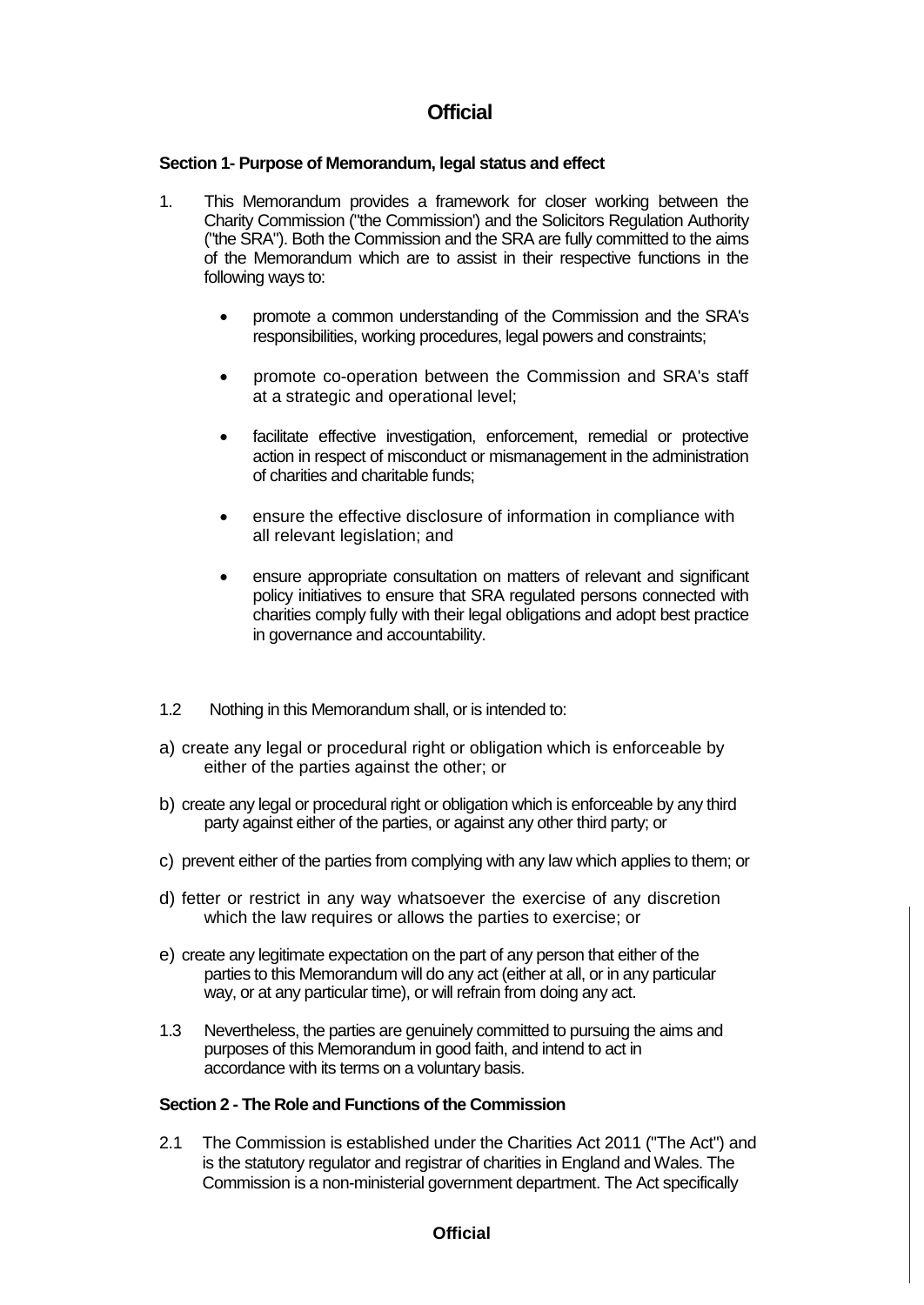prohibits the exercise of any Commission function being subject to the direction or control of any Minister or other government department.

- 3.2 The Commission's objectives as defined in section 14 of the Act are as to:
	- increase public trust and confidence in charities ("the public confidence objective");
	- promote awareness and understanding of the operation of the public benefit requirement ("the public benefit objective");
	- a promote compliance by charity trustees with their legal obligations in exercising control and mismanagement of the administration of their charities ("the compliance objective");
	- promote the effective use of charitable resources ("the charitable resources objective"); and
	- enhance the accountability of charities to donors, beneficiaries, and the general public ("the accountability objective").
- 2.3 The Commission's general functions as set out in section 15 of the Act include:
	- determining whether institutions are or are not charitable;
	- encouraging and facilitating the better administration of charities; this function includes a power to give advice or guidance to charities;
	- identifying and investigating apparent misconduct or mismanagement in the administration of charities and taking remedial or protective action in connection with misconduct or mismanagement; and
	- obtaining, evaluating and disseminating information in connection with the performance of any of the Commission's functions or meeting any of its objectives; this function includes the maintenance of an accurate and up to date register of charities.
- 2.4 In carrying out its functions the Commission will have regard to the principles of best regulatory practice, including the principles under which regulatory activities should be proportionate, accountable, consistent, transparent, and targeted only at cases in which action is needed
- 2.5 In pursuance of its objectives and functions, the Commission maintains a register of charities. The Commission's jurisdiction extends to all registered charities and unregistered charities (other than limitation on the use of its powers in relation to exempt charities). The term "charities" and "charitable purposes" refers to organisations and purposes which are exclusively under the law of England and Wales. They will include charitable collections and funds managed on an informal basis by any person or organisation.
- 2.6 Most concerns that the Commission identifies in charities are dealt with as operational compliance cases. These cases are not formal investigations, but are aimed at ensuring trustees address any failures and weaknesses in their charity's management. Statutory inquiries may be opened in accordance with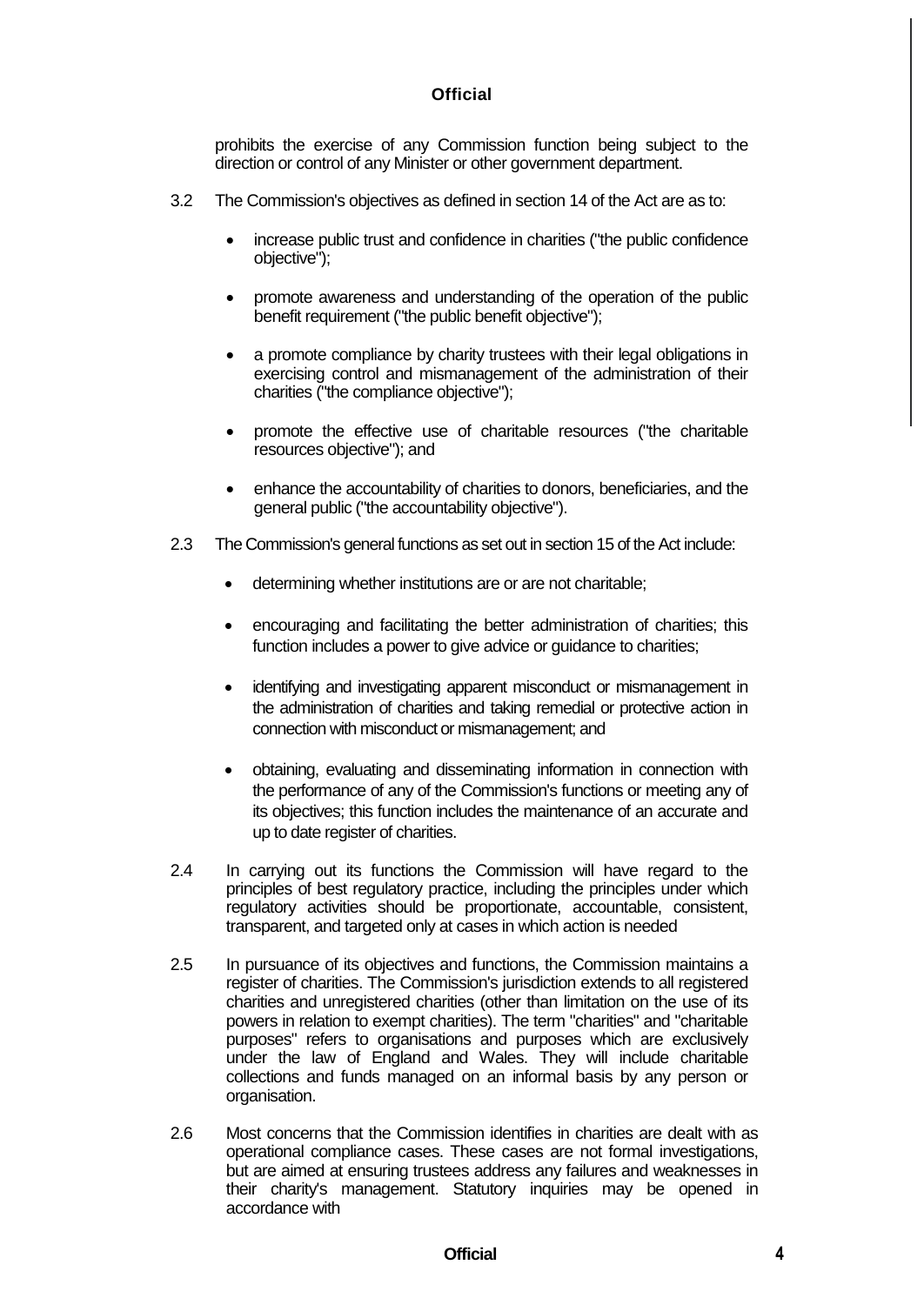Commission's risk framework where there is a high risk to public trust and confidence in charity, where there is evidence of misconduct or mismanagement or charities' assets, reputation, service or beneficiaries are at a high risk of harm or abuse. Opening an inquiry allows the Commission the full range of enforcement powers. The Commission also undertakes proactive and reactive monitoring of charities which give rise to concern.

- 2.7 The Commission collaborates with police and law enforcement agencies, for example in cases of fraudulent fundraising.
- 2.8 The Commission has powers for the protection of charities (and may consider using these when dealing with the situation above), although they can only be used in certain circumstances, and in an inquiry. These powers are listed at Appendix B
- 2.9 The Commission also has extensive information-gathering powers. It may for example:
	- order anyone to provide the Commission with information in his or her possession which is relevant to the discharge of any of its functions; and
	- direct anyone to provide written statements or written answers to questions concerning any matter which it is investigating about which that individual has or can reasonably obtain information.
- 2.10 The supply of false or misleading information to the Commission is a criminal offence (section 80 of the Charities Act 2011). However, information acquired by the use of these powers can only be used for the purpose for which the powers were given.
- 2.11 It follows that the Commission can use these powers only in order to acquire information for use in discharging statutory purposes, not (for example) simply in order to obtain information for another body.

#### **Section 3 - The Role and Function of the SRA**

- 3.1 The SRA is the independent regulatory body established by the Law Society for the regulation of legal services by law firms and solicitors in England & Wales. The SRA's powers arise from various statutes and regulations including the Solicitors Act 1974, the Administration of Justice Act 1985, the Courts and Legal Services Act 1990, the Legal Services Act 2007 and the SRA's Handbook' http://www.sra.org.uk/solicitors/handbook/welcome.page
- 3.2 The SRA has statutory and rule-based powers to require the production of documents or information, such as section 44B of the Solicitors Act 1974 and section 93 of the Legal Services Act 2007.
- 3.3 The SRA may inspect material that is subject to a law firm's client's legal professional privilege (LPP) or confidentiality but may only use such material for its regulatory purposes The SRA also protects the LPP and confidentiality of clients. LPP material will not be disclosed by the SRA to any other person other than where necessary for its regulatory purposes. Material that is not subject to LPP may be disclosable in the public interest, in the absolute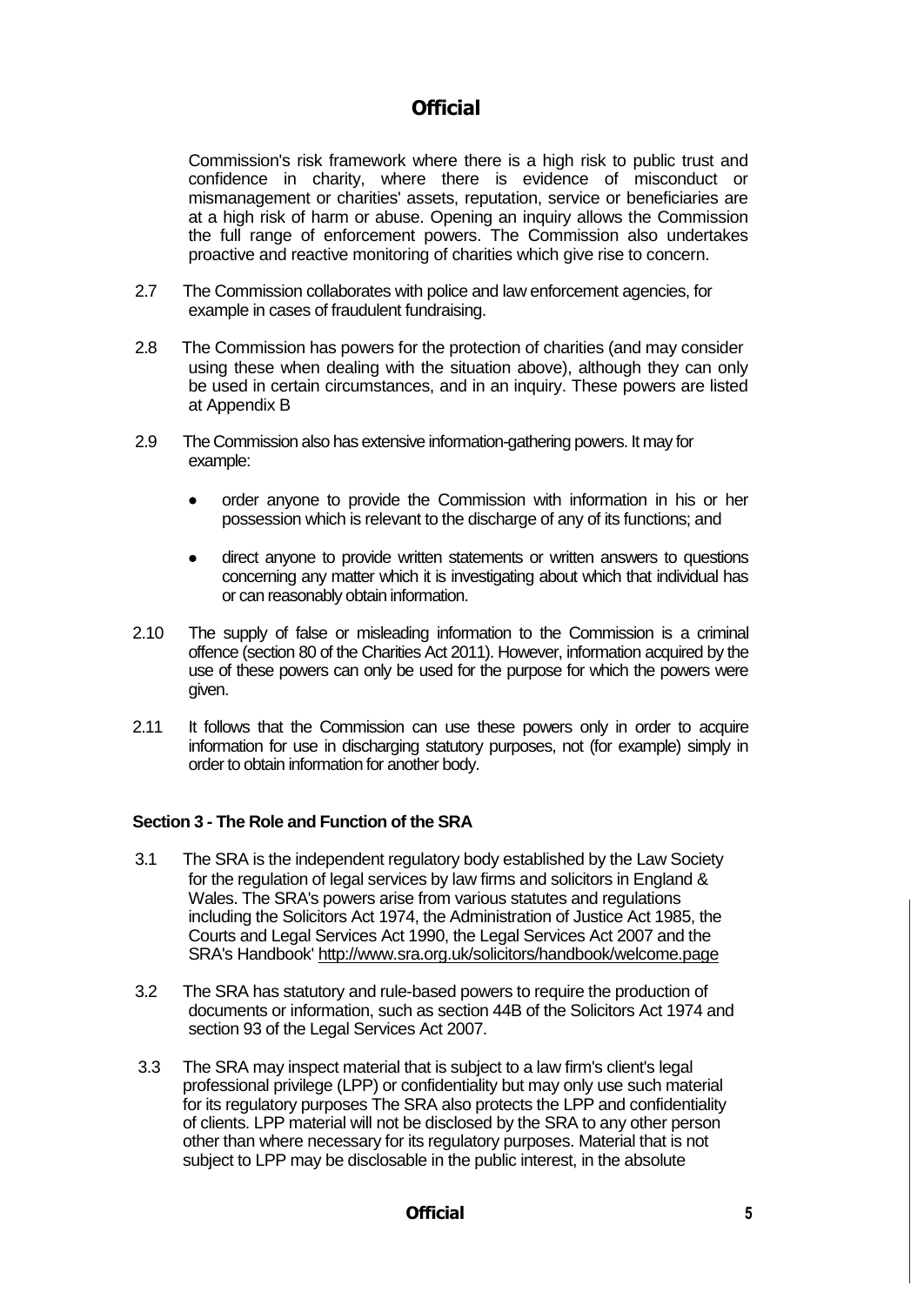discretion of the SRA, including material comprising communications in furtherance of crime or fraud.

#### **Section 4 - Disclosure of information**

- 4.1 When disclosing information under the statutory gateway or its general powers, the Commission and the SRA must ensure the provisions of section 54-59 of the Act (where applicable) and the terms of this Memorandum are satisfied. Nothing in this Memorandum commits either party to disclose information nor imposes upon the Commission, the SRA or other person or organisation a duty to disclose information
- 4.2 Sections 54 to 59 of the Act provide a statutory gateway, as well as the Commission's general powers, for the disclosure of information by the Commission and SRA However nothing in sections 54 to 57 authorise the making of a disclosure which is:
	- contrary to common law principles; or
	- contrary to the Data Protection Act 1998 and thereafter the General Data Protection Regulation *(*GDPR*)* as saved by the EU Withdrawal Bill, UK data protection legislation and any relevant codes of conduct or certifications (section 59 of the Act); or
	- prohibited by Part 1 of the Regulation of Investigatory Powers Act 2000 (section 59 of the Act); or
	- contrary to the Human Rights Act 1998 and other relevant legislation.
- 4.3 Section 56 of the Act deals with disclosures by the Commission generally and gives the Commission the powers exercisable at its discretion to disclose information to any relevant public authority any information received by the Commission in connection with any of the Commission's functions it
	- a) the disclosure is made for the purposes of enabling or assisting relevant public authority to discharge any of its functions; or
	- b) the information so disclosed is otherwise relevant to the discharge of any functions of the relevant public authority.
- 4.4 Section 54 of the Act deals with disclosure to the Commission generally and gives any relevant public authority the ability, at its discretion, to disclose information to the Commission if the disclosure is made for the purposes of enabling or assisting the Commission with the discharge of any of its functions.
- 4.5 The SRA is therefore likely to be a relevant public authority for the purpose of section 54 and 56 of the Charities Act 2011.
- 4.6 Information about the status of charities (whether registered or removed, or if an interim manager has been appointed), the activities of a charity and where it is able to operate, main contact details, the financial history, and whether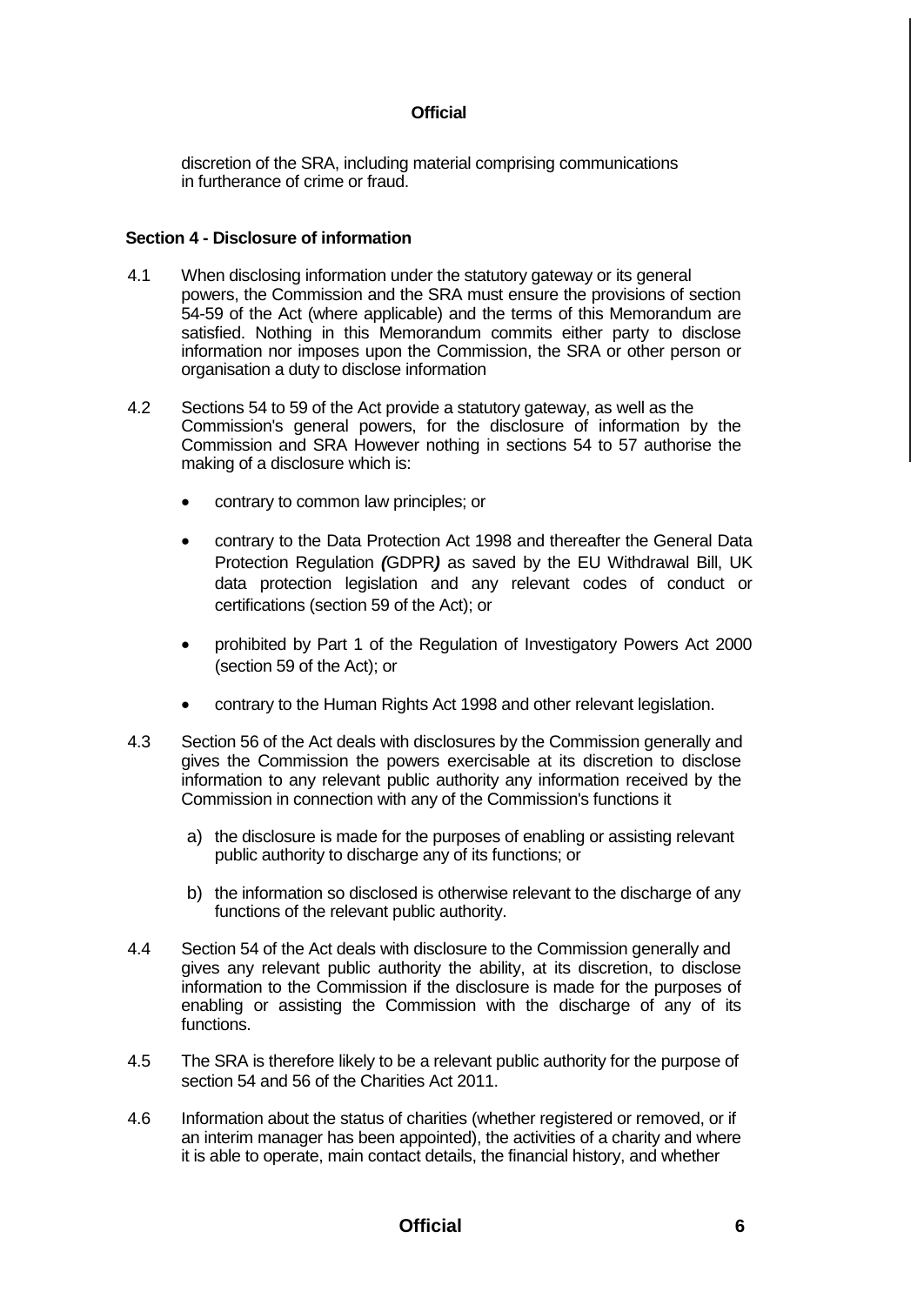there is a public statement regarding the opening of an inquiry are also available as part of the public Register of Charities for England and Wales. <https://www.gov.uk/government/organisations/charity-commission>

- 4.7 The SRA publishes most of its regulatory decisions, however a full history will not be found since most regulatory decisions are removed from the SRA<br>website after three vears. http://www.sra.org.uk/consumers/solicitorafter three years. [http://www.sra.org.uk/consumers/solicitor](http://www.sra.org.uk/consumers/solicitor-check/policy.page)[check/policy.page.](http://www.sra.org.uk/consumers/solicitor-check/policy.page) Regulatory decisions include approvals to roles, authorisation of firms, controls, closures, sanctions, prosecutions and more. The SRA does not publish decisions of the Solicitors Disciplinary Tribunal; these are published by the Tribunal itself.
- 4.8 The Commission has the discretion to disclose information it has received in connection with any of its functions under section 56 However if:
	- the information has been received by the Commission under s 54(1) subject to an express restriction the Commission must first obtain consent to further disclose the information (section 56(3)); or
	- the information has been received by the Commission from HMRC the Commission must first obtain the consent of HMRC to further disclose the information (section 57(2)). Section 57(3) makes it an offence to disclose HMRC information in contravention of 57(2).
- 4.9 The Commission also has the discretion to disclose, under its general powers under the Charities Act 2011, information other than that which it has received from third parties. Such disclosures must also be compliant with all relevant legislation
- 4.10 In some circumstances the Commission may not be able to share sensitive information where acting upon this information could have a detrimental impact on on-going investigations.
- 4.11 The Commission and the SRA agree that there will be no further dissemination or disclosure of disclosed information received from the Commission or the SRA without the written consent of the party that disclosed the information. Such permission must not be unreasonably withheld. For the avoidance of doubt this includes intelligence information which conforms to the rules of the National Intelligence Model The exceptions to this are:
	- with regard to all information other than that received by way of intelligence. the receiving organisation might, in the case of court proceedings, be required to disclose some of this information at short notice to the court. As a consequence the receiving organisation might, on an exceptional basis, be unable to obtain prior permission from the originator because of time constraints. In such cases, the receiving organisation will inform the originator of the disclosure retrospectively and without undue delay; or
	- the circumstances set out in paragraph 61 below.
- 4.12 If the originating party gives written permission for the information to be disclosed to a third party, the origin of the information should be made clear to the third party, in order that they can take appropriate action on flagging the origin of the information on their own internal systems.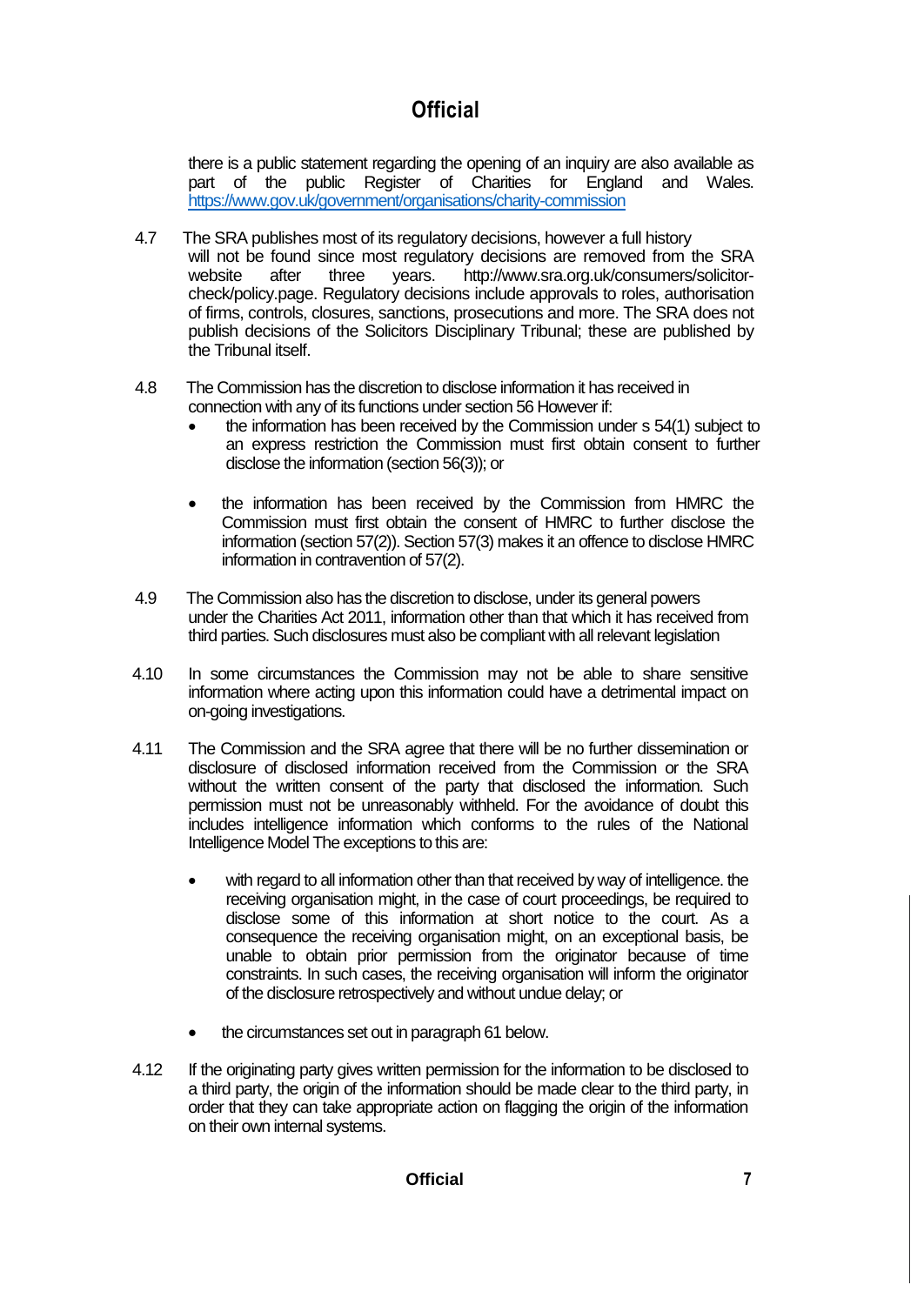#### **Section 5 - Information Handling**

- 5.1When exchanging information, the Commission and the SRA shall ensure that the information is:
	- marked with the appropriate security classification (paragraph 5.3 below);
	- exchanged using a secure platform as detailed in paragraph 5.2 below; and
	- stored securely in accordance with all applicable requirements including HM Government guidelines and the Data Protection Act 1998 and thereafter the GDPR as saved by the EU Withdrawal Bill, UK data protection legislation and any relevant codes of conduct and certifications.
- 5.2 The Commission and the SRA will disclose information via a secured data sharing platform. For the Commission this would normally be the government secure ".gsi" email channel For the SRA this is the CJSM secure portal. In the event that such arrangements are not feasible or if another method of information disclosure is required, for example absence of access to government secure email or information provided on removable media, then this may be mutually agreed by both parties Appropriate communication or transportation arrangements suitable to the security classification of the information or communication, in particular secure encryption, must be made for the transfer.
- 5.3 Both parties will ensure that all disclosures are appropriately protected using the Government Security Classification (GSC) system as follows:
	- Official the majority of information that is created or processed by the public sector This includes the sub set of information to *be* protected by Official Sensitive,
	- Secret very sensitive information that justifies heightened protective measures to defend against determined and highly capable threat actors;
	- Top Secret the most sensitive information requiring the highest level of protection from the most serious threats

Information shared through this agreement will attract a protective marking under the Government Protective Marking System of at least OFFICIAL.

5.4 The Commission and the SRA agree that the information disclosed between the parties is to be used by the receiving party only for the purpose that is was shared. The written consent of the originating party must be obtained before the disclosed information can be used for any other purpose unless the receiving party is authorise by law to use the information for another purpose.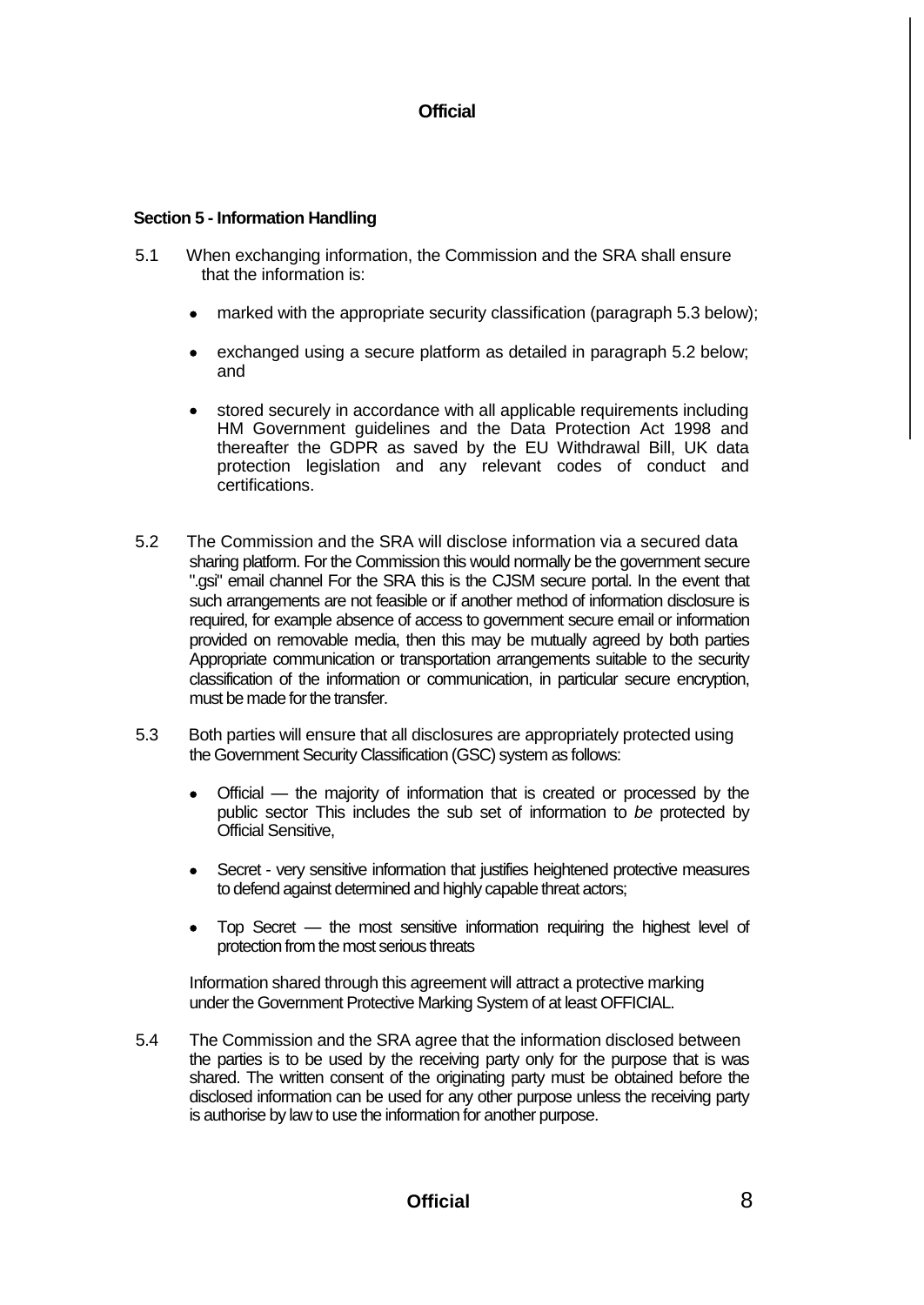- 5.5Information will be provided to the SRA on the condition that it is handled as per the SRA's own information handling policy. It is the responsibility of the SRA to ensure this occurs. The SRA will retain information supplied by the Commission only for as long as there is a business purpose to do so and not any longer than is necessary for the SRA to perform its functions. Where the Commission material is used to inform a specific research paper, it will be clearly referenced.
- 5.6 Information will be provided to the Commission on the condition that it is handled as per the Commission's information handling policies. It is the responsibility of the Commission to ensure this occurs. The Commission will retain information supplied by the SRA only as long as there is a business purpose to do so and not any longer than is necessary for the Commission to perform its functions. Where the SRA material is used to inform a specific research paper, it will be clearly referenced.
- 5.7 The Commission and SRA will ensure that any information losses, wrongful disclosures or breaches of security relating to information received from the other organisation is reported to the other organisation as soon as practically possible following the loss, wrongful disclosure or breach
- 5.8 The Commission and the SRA may from time to time, mark information disclosed to the other party as for intelligence purposes only' Marked Information"). Marked Information may be used by the receiving party to inform their investigations, and assist any information gathering, however that party may not publish or use Marked Information to form decisions and/or take action on their matters. This may be necessary in order to protect ongoing cases or other public bodies.

#### **Section 6 - Data Protection and Freedom of information**

#### *Freedom of information*

6.1 The Commission is obliged to comply with the Freedom of Information Act 2000 ('FOIA") and the Environmental Information Regulations ("EIR"). The SRA is not subject to the FOIA or EIR, however, as a transparent regulator the SRA applies its own SRA Transparency Code (the Code) in a similar way to the FOIA. If the Commission receives a FOIA/EIR request for information provided to it by the SRA, it will inform the SRA of the request. The SRA will then inform the Commission whether in its opinion the information should be released under FOIA/EIR and If not, the SRA will provide the Commission with the details of which of the exemptions it considers may apply within the statutory timescales provided for in FOIA/EIR to assist the Commission in its decision making. If the SRA receives an SRA Transparency Code request for information provided to it by the Commission, the SRA will inform the Commission of the request. The Commission will then inform the SRA whether it considers that the information should be released under the Code, and if not, the Commission will provide the SRA with details of which limitations s it considers may apply to assist the SRA in its decision making. Any final decision in relation to an FOIA/EIR request to the Commission is a matter for the Commission Any final decision in relation to a Code request to the SRA is a matter for the SRA.

#### *Data protection*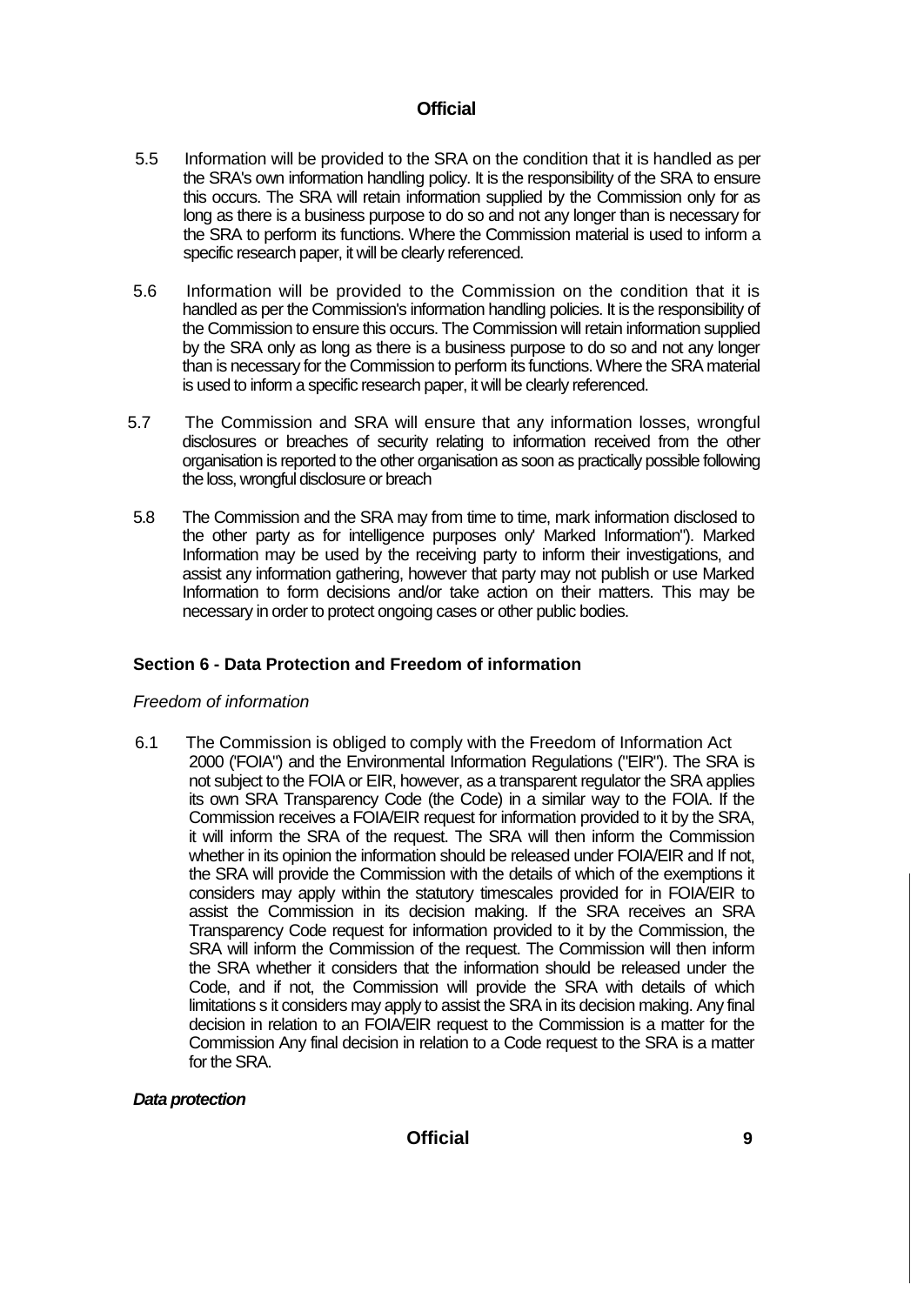- 6.2 For the purpose of the Data Protection Act 1998 ("the DPP:) and subsequent GDPR as saved by the EU Withdrawal Bill and UK data protection legislation the Law Society is the data controller. Discharging the regulatory function of the Law Society, the SRA is the data processor for all personal data the Law Society holds.
- 6.3 The Commission is the data controller for all personal data it holds in order to fulfil its own functions for the purpose of the DPA. The Commission will become the data controller for the personal data it receives from the SRA as part of any information disclosure
- 6.4 The Commission and the SRA will undertake all reasonable steps to ensure that the personal data held by them and supplied to them will only be processed (including internally) in accordance with the DPA.
- 6.5 Where the Commission and the SRA wish to share information on individuals, this information will be kept to the minimum necessary to facilitate the purpose for which the information is shared Personal data processed for any purpose or purposes shall not be kept for longer than is necessary for that purpose or purposes.
- 6.6 For the avoidance of doubt the parties will comply with the GDPR as it is applied from 25 May 2018 and subsequent UK data protection legislation.

#### **Section 7 - Liaison at Strategic Level**

- 7.1 Representatives of the Commission and the SRA will hold strategic policy meetings at least once a year. The aims of these meetings will be to:
	- discuss common policies and strategies;
	- discuss problem areas and developing trends in charity abuse and exploitation;
	- update or consult on development of relevant law, policy, and practice; and
	- review the provisions of the Memorandum and the overall effectiveness of the liaison and collaboration between the two organisations.

#### **Section 8 - Liaison at Operational Level**

#### *General liaison and collaboration process*

- 81 In order to facilitate the flow of information and technical expertise the SRA and the Commission will appoint officers to act as single points of contact ("SPoCs").
- 8.2 Requests for information by the SRA to the Commission about a new matter must be made via the Commission's SPoC. Requests for information by the Commission to the SRA should be sent via the SRA's SPoC (see Appendix A). SPoCs may also be able to provide general advice. If a matter is to be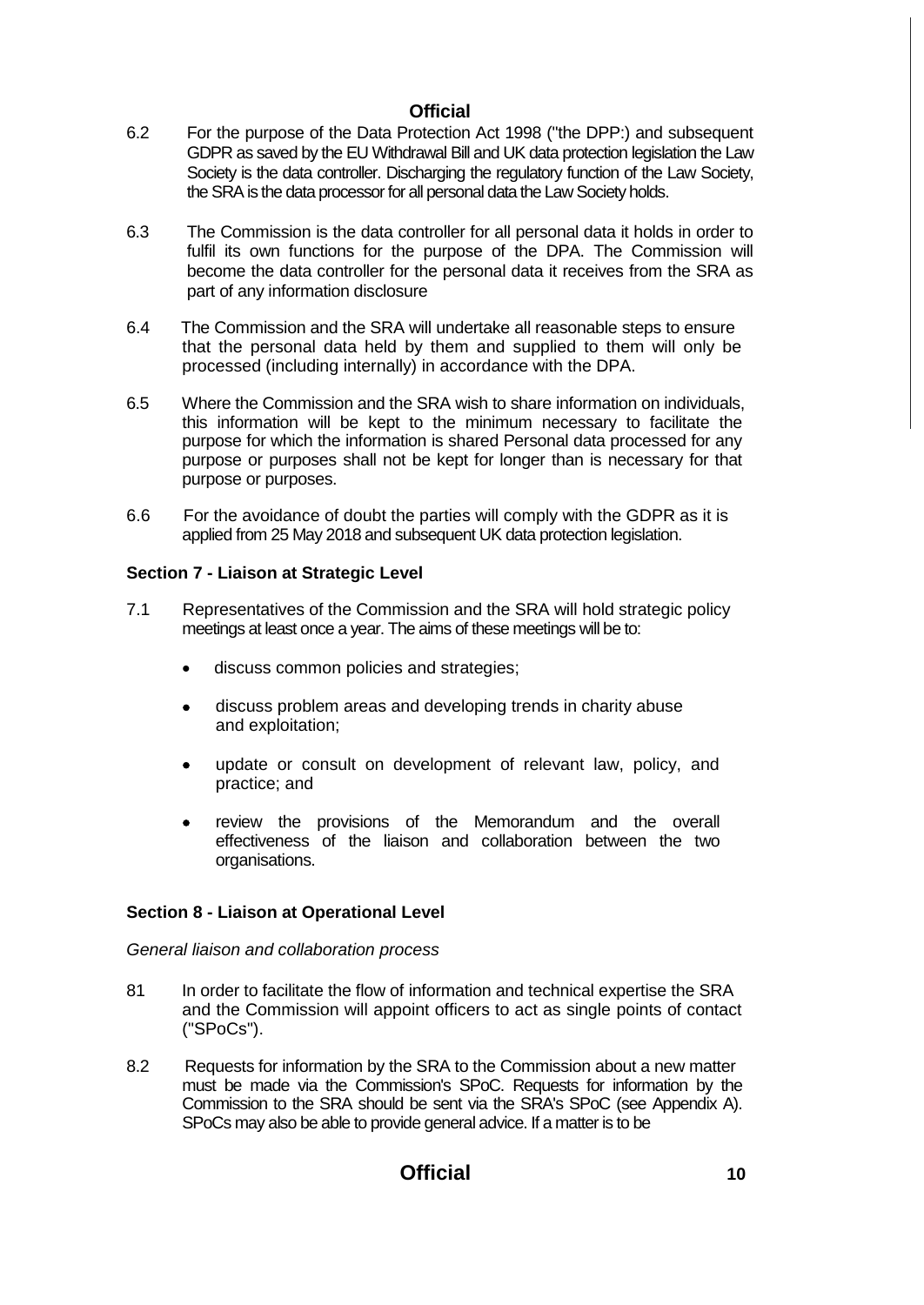reported in either direction, the SPoCs will first consult with each other, preferably by telephone, and later in writing, to provide:

- an explanation as to why the information is being requested and what it is to be use for, including if it is intended to be used publicly,
- a briefing on the case, including actions that have already been taken, actions that are likely to be taken, and, where appropriate, information about any previous involvement by the Commission with the charity and individuals, concerned;
- written details of the name, telephone number and e-mail address of the case officer at the Commission and at the SRA.
- 8.3 The SPoCs will aim to ensure that
	- the disclosure of information and referral of individual cases are screened and processed with an appropriate degree of uniformity and speed;
	- routine referrals will be dealt with within fifteen working days of receipt, and any urgent referrals within eight working days,
	- if action on a referral cannot be completed within the timescale specified above, the receiving SPoCs will provide the originating SPoC with progress reports at agreed intervals,
	- any general information, intelligence, announcement, or warning that either the Commission or the SRA considers will impact directly on the other is brought to the attention of the other, and reported up and/or disseminated appropriately within the Commission *and* the SRA
- 8.4 SPoCs will also:
	- ensure that any other general information or announcement that the Commission or the SRA considers will impact directly on the other must be brought to the attention of the other; and
	- be able to provide general advice about the Commission or the SRA organisation and procedures where relevant for the purposes of this Memorandum.

#### *Co-ordinated Operations*

8.5 The permitted level of exchange of information is such that close cooperation on investigations is possible. Although there is no statutory basis for a joint investigation the SRA and the Commission can on occasion co-ordinate their operations ("Co-ordinated Operations'). Joint approaches can take place with the permission of the charity and every effort should be made to encourage the charity to take this option, as it will usually involve the least use of both charity and official resources. If permission is refused, exchange of information may still occur. On occasion, the Commission's Head of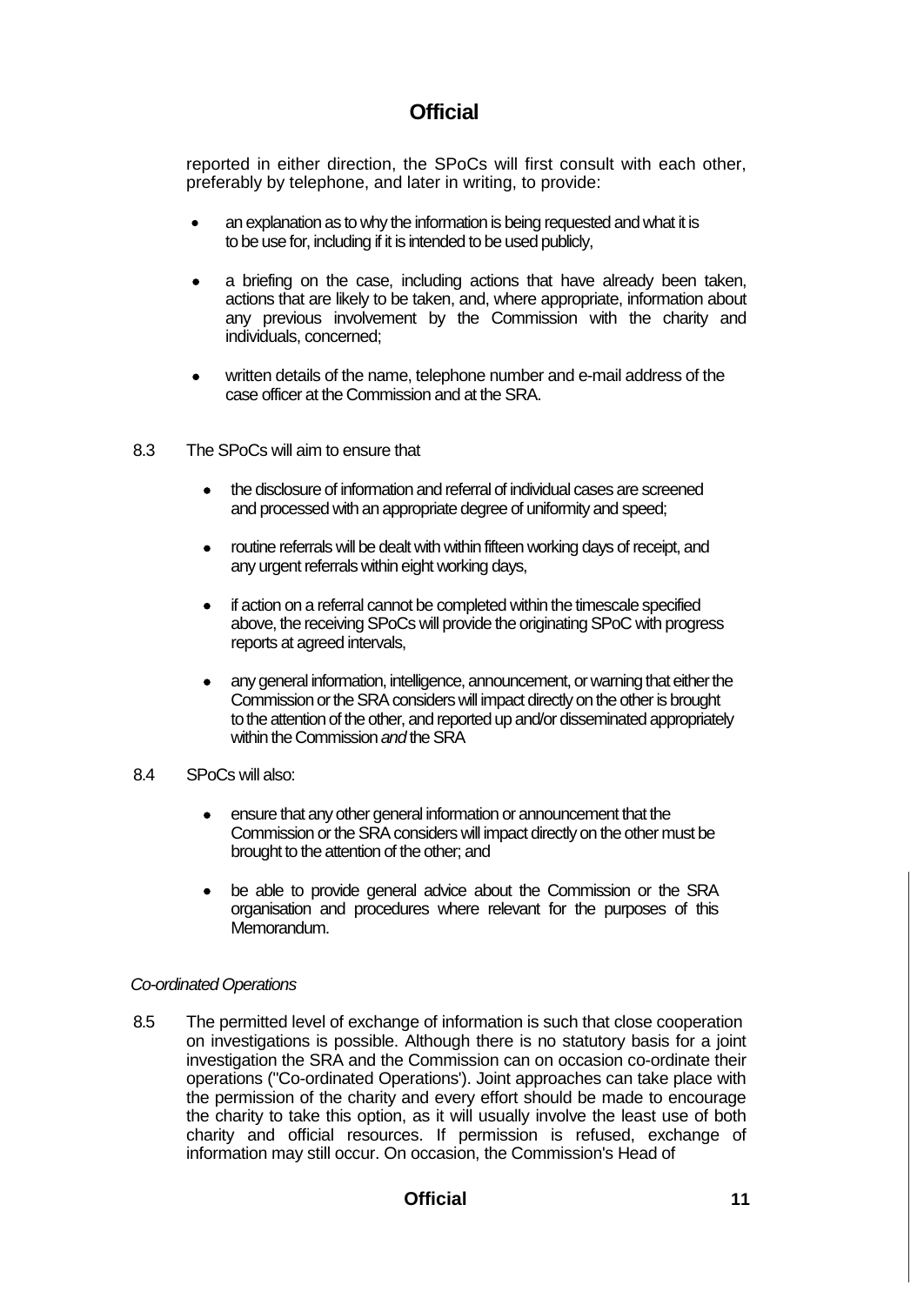Investigations, Monitoring and Enforcement and the SRA's Legal Case Direction team or General Counsel team may designate exceptionally serious cases as Co-ordinated Operations in which the exchange of information and technical expertise will be ongoing and continuous.

- 8.6 Any decision on whether Commission investigators should participate in a coordinated operation will rest with the Commission's Head of Investigations, Monitoring and Enforcement In reaching a decision, the Head of Investigations. Monitoring and Enforcement will have regard to the nature of the operation and the extent to which it is consistent with the Commission's general function and duties.
- 8.7 Any decision on whether members of the SRA should participate in a coordinated operation with the Commission will rest entirely with the SRA's Legal Case Direction team or General Counsel team. In reaching a decision, either team will have regard to the nature of the operation and the extent to which it Is consistent with the SBA's general function and public interest duties.
- 8.8 Where both the SRA *and* the Commission have a mutual interest in a charity or charitable funds both parties will aim to agree a written protocol at the earliest opportunity, and within a maximum of 15 working days, to cover case strategy, the role of each party in the investigation, areas of responsibility, liaison arrangements and other policy issues. That protocol will build on the matters agreed in this Memorandum.
- 8.9 If action on a referral cannot be completed within the timescales mentioned above, the receiving SPoC will provide the originating SPoC with progress reports at agreed intervals.
- 8.10 Where possible advance planning meetings should agree a framework for any joint operations, including all roles and responsibilities
- 8.11 Where it appears likely that the conduct of a joint inquiry or other form of intervention in relation to a charity will generate media interest of relevance to both the Commission and the SRA or, given the profile and substance of the case, that a Ministerial briefing ought to be considered, the Commission's Head of Investigations, Monitoring and Enforcement and the SBA's Executive Director of External Affairs and/or Head of External Communications will be consulted. All media interest in Co-ordinated Operations will be dealt with by agreement of both parties prior to release of any information.

#### **Section 9 - Other Designated Points of Contact and Assistance**

- 9.1 Operational referrals and requests for information should be channelled through the SPoCs as detailed above. However, in order to ensure that other matters are handled at the appropriate level, and that policy considerations are taken fully into account, contact between the Commission and the SRA may also be established between designated points of contact at an operational, legacy or policy level. Where they consider it appropriate, designated points of contact may delegate ongoing liaison to members of their staff.
- 9.2 The Commission will, where appropriate, and subject to available resources provide guidance to the SRA in the interpretation of charity law. Where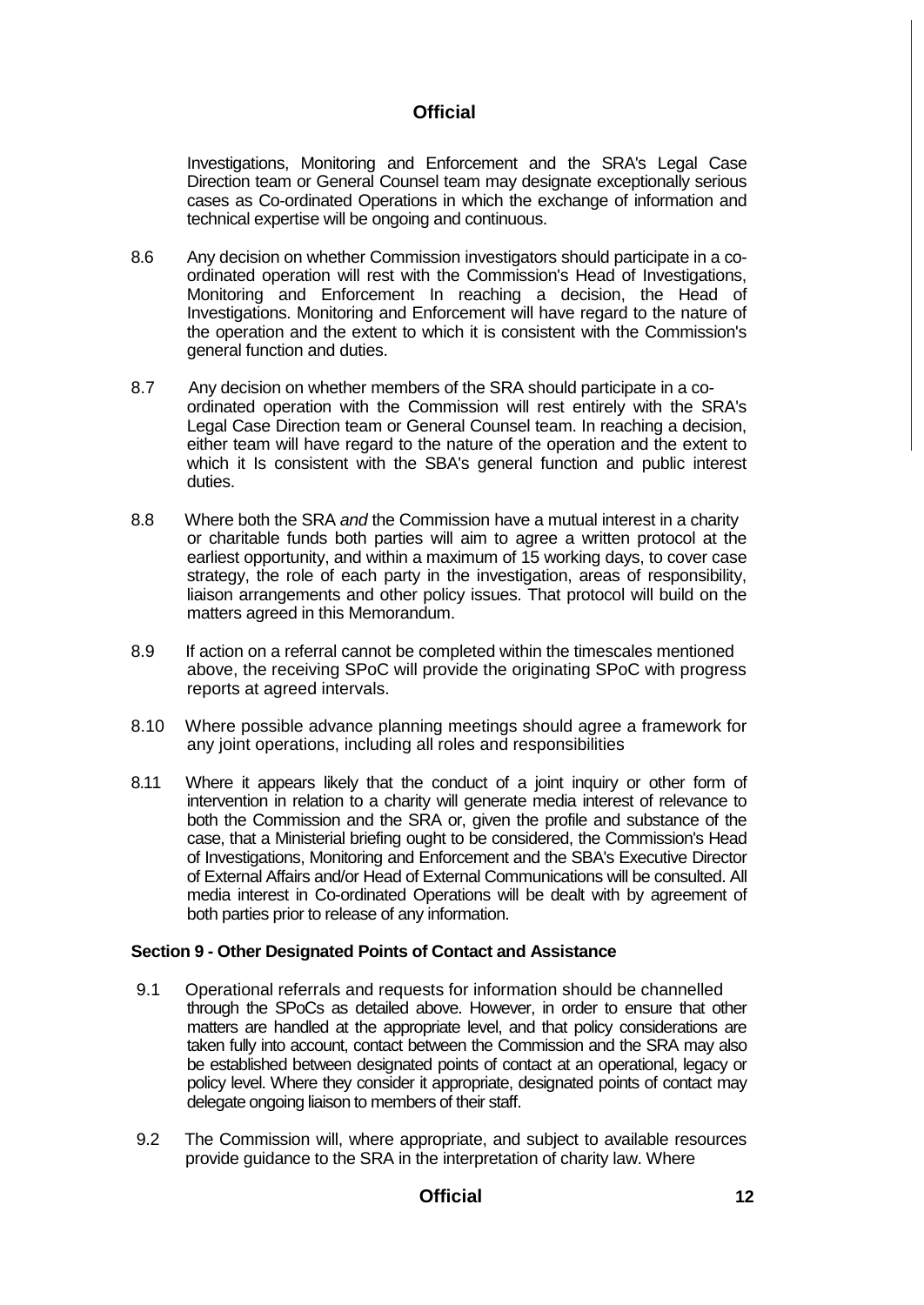appropriate and if resources are available, the SRA will provide guidance on, product development, points of law, procedure and operational action.

- 9.3 As part of their respective staff training programmes, both the Commission and the SRA will ensure that their staff are made aware of the differing organisational, operational and legal frameworks of each organisation. In order to facilitate this, appropriate staff will be offered familiarisation visits and work shadowing opportunities at the other's offices.
- 9.4 The Commission and the SRA will also explore the possibility of mounting joint training and development initiatives and where practicable, will offer places to each other's staff on relevant internal training courses, conferences and seminars.
- 9.5 In order to support joint working and outreach, the Commission and the SRA will explore opportunities to co-operate on presentations and seminars for charity sector representatives.

#### **Section 10 – General**

- 10.1 Whilst It is intended that the arrangements in this Memorandum should apply generally, it is recognised that some circumstances will require special handling. Nothing in this Memorandum prevents the making of arrangements to meet specific exceptional needs. Any such circumstances should be agreed in writing between the parties to this Memorandum.
- 10.2 Any disagreement arising from the interpretation of this Memorandum will be referred to the appropriate level indicated in the Escalation Protocol as per Appendix A

#### **Section 11 - Reporting and review arrangements**

- 11.1 This Memorandum will remain in force until terminated by either party. The parties will use their best endeavours to review its operation over 3 years.
- 11.2 Any changes to this Memorandum will be agreed in writing.

#### **Section 12 – Transparency**

12.1 This Memorandum is a public document and the parties may publish it as they separately see fit.

#### **Section 13 - Costs/charges**

13.1 No charges will be made.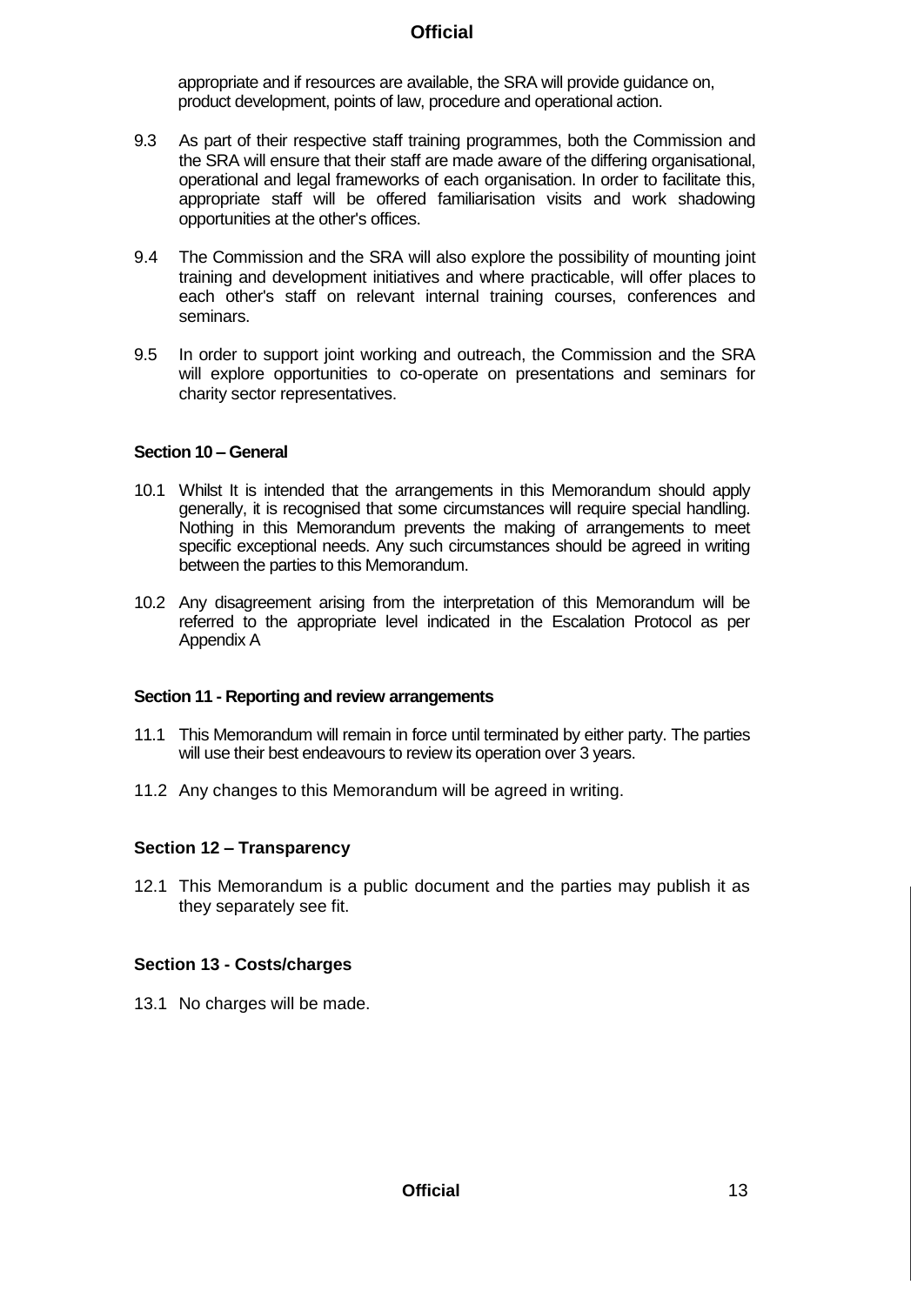**Signed**

**On behalf of the Charity Commission**

Michelle Russell Date 29 November 2017

**Michelle Russell Director of Investigations, Monitoring & Enforcement**

**On behalf of The Solicitors Regulation Authority**

1A1/10/M2<br>Date 29 Novous 2017

**Carol Westrop Head of Legal Policy General Council Directorate**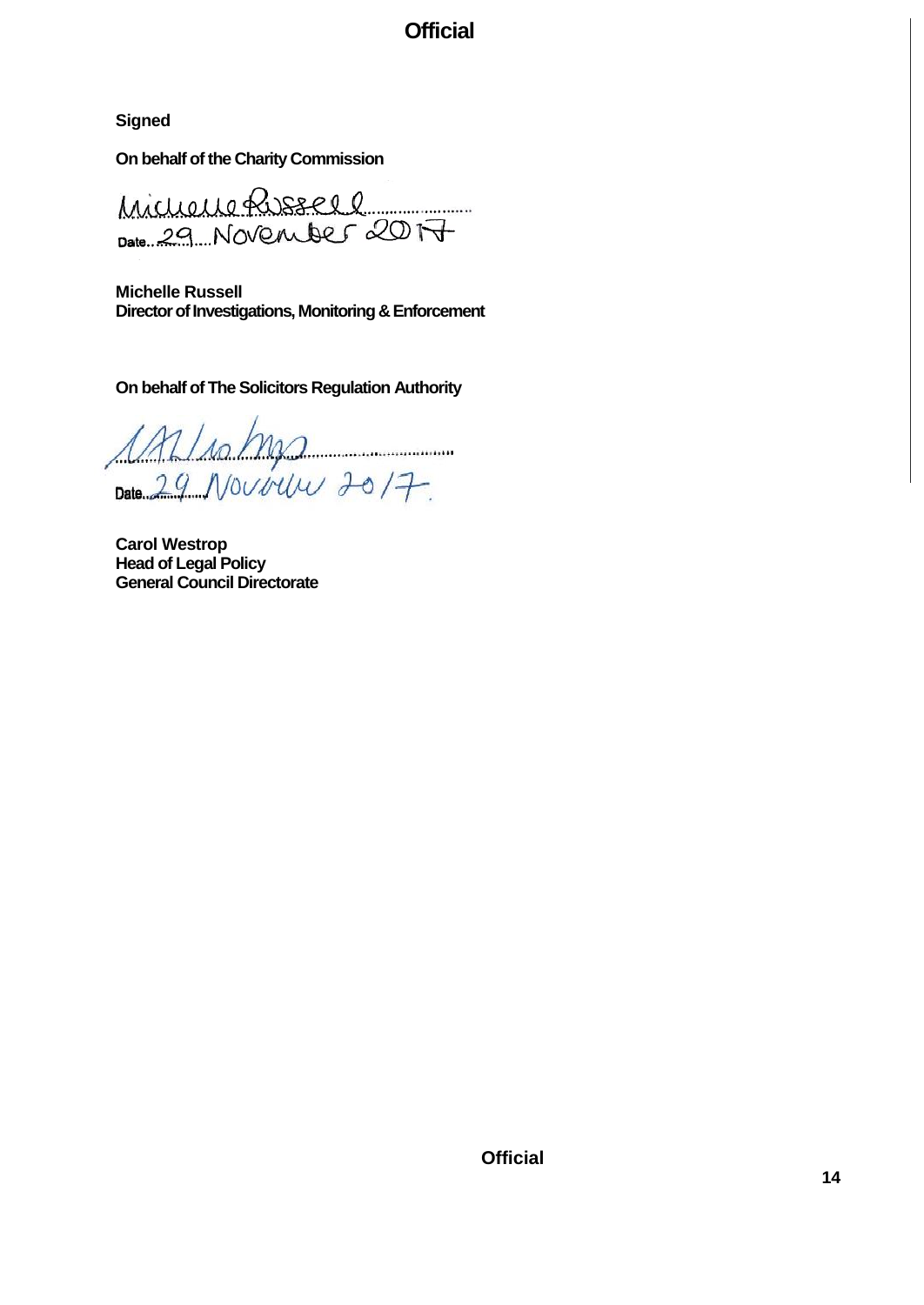#### **APPENDIX A CONTACT DETAILS AND ESCALATION PROTOCOL**

**The SPoC for the Commission is Alison Jones**

**Intelligence Analyst, Investigations and Enforcement Tel: 0300 065 6789 Email: intelligence[@charitycommission.gsi.gov.uk](http://charitycommission.gsi.gov.uk/)**

**The SPoC for the SRA is Christopher Hall** 

**Intelligence Team Leader Tel: 0121 329 6106 [Email: Christopher.Hall@sra.org.uk](mailto:Christopher.Hall@sra.org.uk)**

**Escalation Protocol**

**There may be occasions when each party to this MoU encounter difficulties. This should be resolved locally by the listed SPoCs in the first instance. However, if this is not possible then the following protocol must be followed:**

**Charity Commission:**

*Level 1* **Intelligence Manager**

*Level 2* **Head of investigations, Monitoring and Enforcement**

**SRA:**

*Level 1* **Intelligence Team Leader**

*Level 2*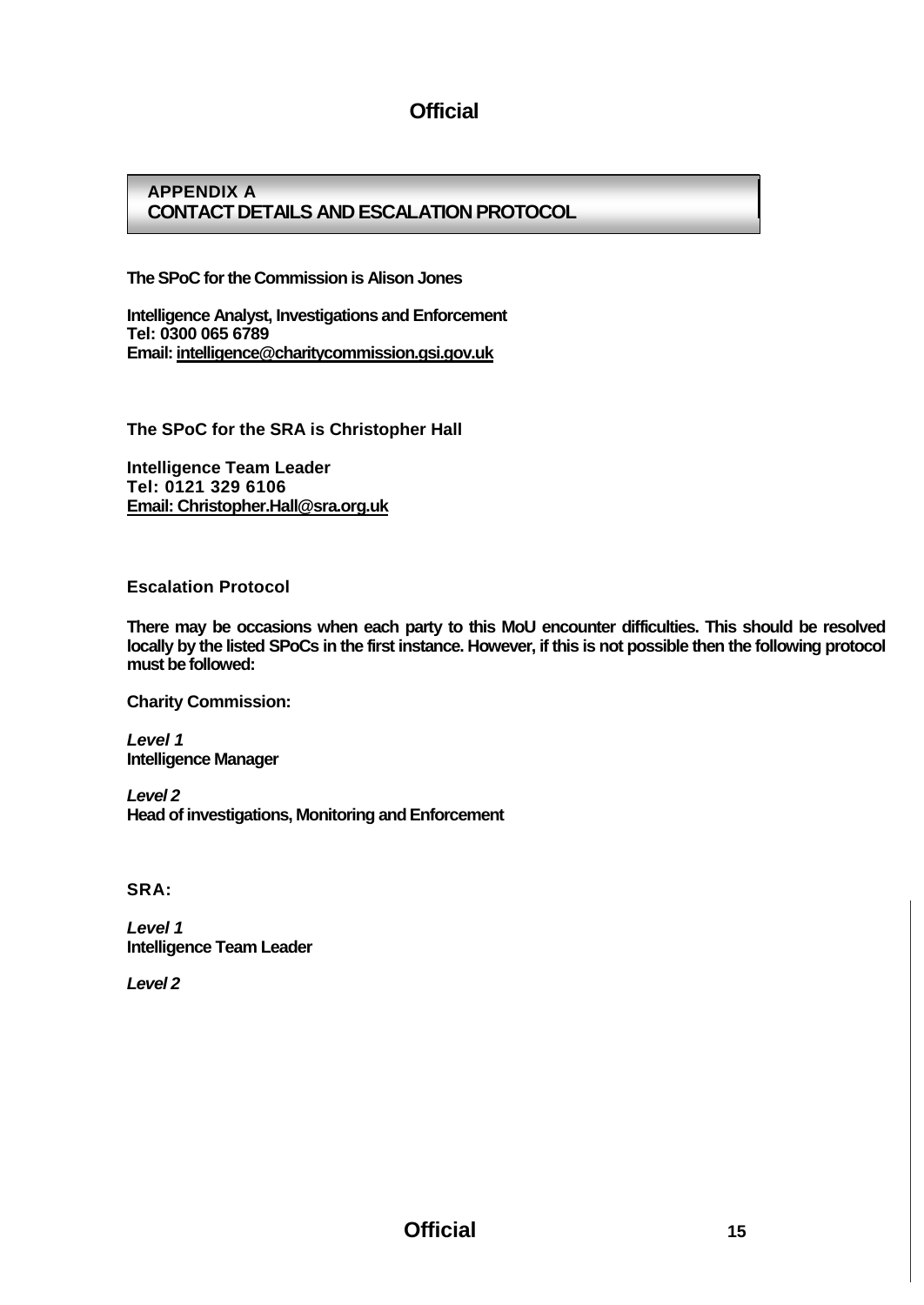#### **APPENDIX B USE OF CHARITY COMMISSION STATUTORY POWERS**

The Commission's protective powers include those listed below. Those powers marked with an asterisk are only exercisable when an inquiry under s.46 is open.

| <b>Power</b>                                                                                    | <b>Statutory reference</b>               |
|-------------------------------------------------------------------------------------------------|------------------------------------------|
| Require a charity to change its name in certain<br>specified circumstances                      | S42-45 CA 2011                           |
| institute inquiries into the administration of a charity                                        | S46 CA 2011                              |
| Obtain evidence during an Inquiry                                                               | S47 CA2011*                              |
| Enter premises and seize documents                                                              | S48-49 CA 2011*                          |
| Call for documents and search records                                                           | S52-53 CA 2011                           |
| Issue an official warning to a charity, charity trustee or<br>trustee for a charity             | S75A CA 2011                             |
| Suspend or remove any trustee, charity trustee,<br>officer, agent or employee of a charity      | S76,*79,*80(1), CA2011                   |
| Appoint new trustees                                                                            | S76(3)(b) CA 2011* and<br>S80(2) CA 2011 |
| Vest charity property In the Official Custodian for<br>Charities                                | S76(3)(c) CA 2011*                       |
| Order individuals not to part with charity property<br>without its approval ("freezing orders") | S76(3)(d) CA 2011*                       |
| Order individuals not to pay debts owed to the charity<br>without its approval                  | S76(3)(e) CA 2011*                       |

| Restrict transactions that can be entered into on behalf of a<br>charity | S76(3)(f) CA 2011*       |
|--------------------------------------------------------------------------|--------------------------|
| Appoint an interim manager for a charity                                 | S76(3)(g) CA 2011*       |
| Make a scheme for the administration of a charity                        | S79(2)(b) CA 2011*       |
| Remove a disqualified trustee                                            | S97A CA2011              |
| Suspend or remove trustees etc from membership of a<br>charity           | S83 CA 2011*             |
| Give specific directions for protection of a charity                     | S84 CA 2011*             |
| Direct specified action not to be taken                                  | S84A CA2011*             |
| Direct a charity to wind up                                              | S848 CA2011*             |
| Direct the application of charity property                               | S85 CA 2011              |
| Give directions about dormant bank accounts                              | S107-109 CA 2011         |
| Determine the membership of a charity                                    | S <sub>111</sub> CA 2011 |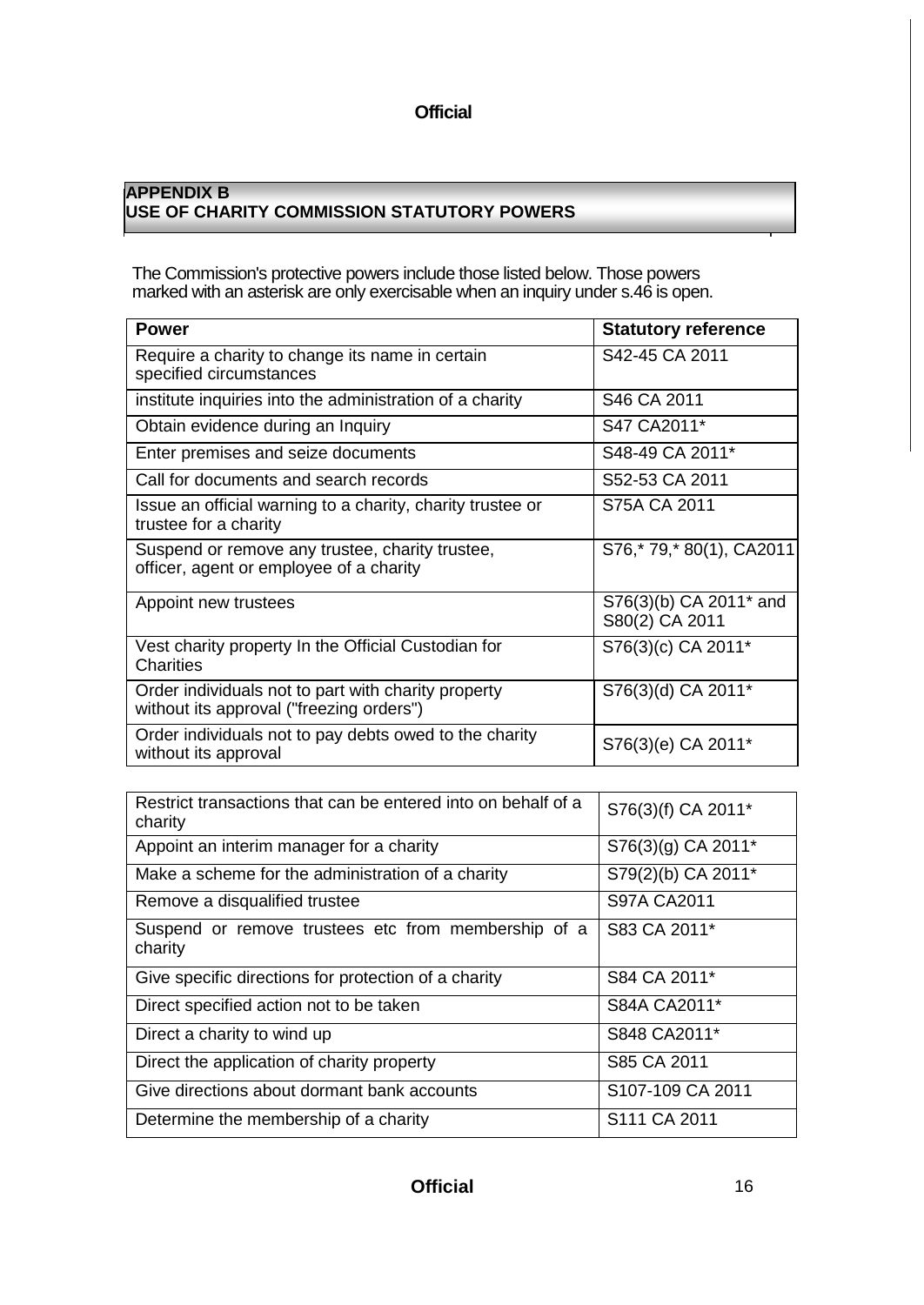| Exercise the same powers as the Attorney General with<br>respect to taking legal proceedings, except for petitioning<br>for the winding up of a charity | S114 CA 2011                           |
|---------------------------------------------------------------------------------------------------------------------------------------------------------|----------------------------------------|
| Disqualify an individual as a trustee or charity trustee                                                                                                | S <sub>181</sub> A C <sub>A</sub> 2011 |
| Order a disqualified person to repay sums received from a<br>charity while acting as charity trustee or trustee for the<br>charity                      | S184(2)-(4) CA 2011                    |
| Disqualify trustees who are receiving remuneration by virtue<br>of sections 73A CA 1993                                                                 | S186 CA 2011                           |
| Ensure the safekeeping of charity documents                                                                                                             | S340 CA 2011                           |

The Commission's support powers, which are usually only exercised at the request of the charity, include the following:

| <b>Power</b>                                                                                                              | <b>Statutory reference</b>                             |
|---------------------------------------------------------------------------------------------------------------------------|--------------------------------------------------------|
| Authorise cy pres application of gifts belonging to unknown<br>or disclaiming donors                                      | S63-66 CA 2011                                         |
| Make a scheme in relation to a charity governed by charter<br>or by or under statute, subject to Order in Council         | S68 CA 2011                                            |
| Establish a scheme for the administration of a charity<br>(including the alteration of purposes cy pres)                  | S69 (1)(a) CA 2011<br>(see also S62 and 67<br>CA 2011) |
| Appoint or remove trustees; remove officers or employees                                                                  | S69 (1)(b) CA 2011                                     |
| Vest or transfer property, or require or permit any person to<br>call for or make any transfer or property or any payment | S69 (1)(c) CA 2011                                     |
| Alter provisions in Acts of Parliament establishing or<br>regulating a charity, subject to Parliamentary approval         | S73 CA 2011                                            |
| Establish common investment funds and common deposit<br>funds                                                             | S96-103 CA 2011                                        |
| Authorise dealings with charity property or other actions in<br>the interests of the charity                              | S105 CA 2011                                           |
| Authorise ex-gratia payments                                                                                              | S106 CA 2011                                           |
| Give advice and guidance to a charity trustee or trustee for<br>a charity                                                 | S110 CA 2011<br>(see also S15(2)-(3) CA<br>2011)       |
| Grant a waiver to a person disqualified from acting as a<br>charity trustee                                               | S181 CA 2011                                           |
| Relieve trustees, auditors etc from liability for breach of<br>trust or duty                                              | S191 CA 2011                                           |
| Authorise regulated amendments to memoranda and<br>articles of charitable companies                                       | S196 CA 2011<br>(as amended)                           |